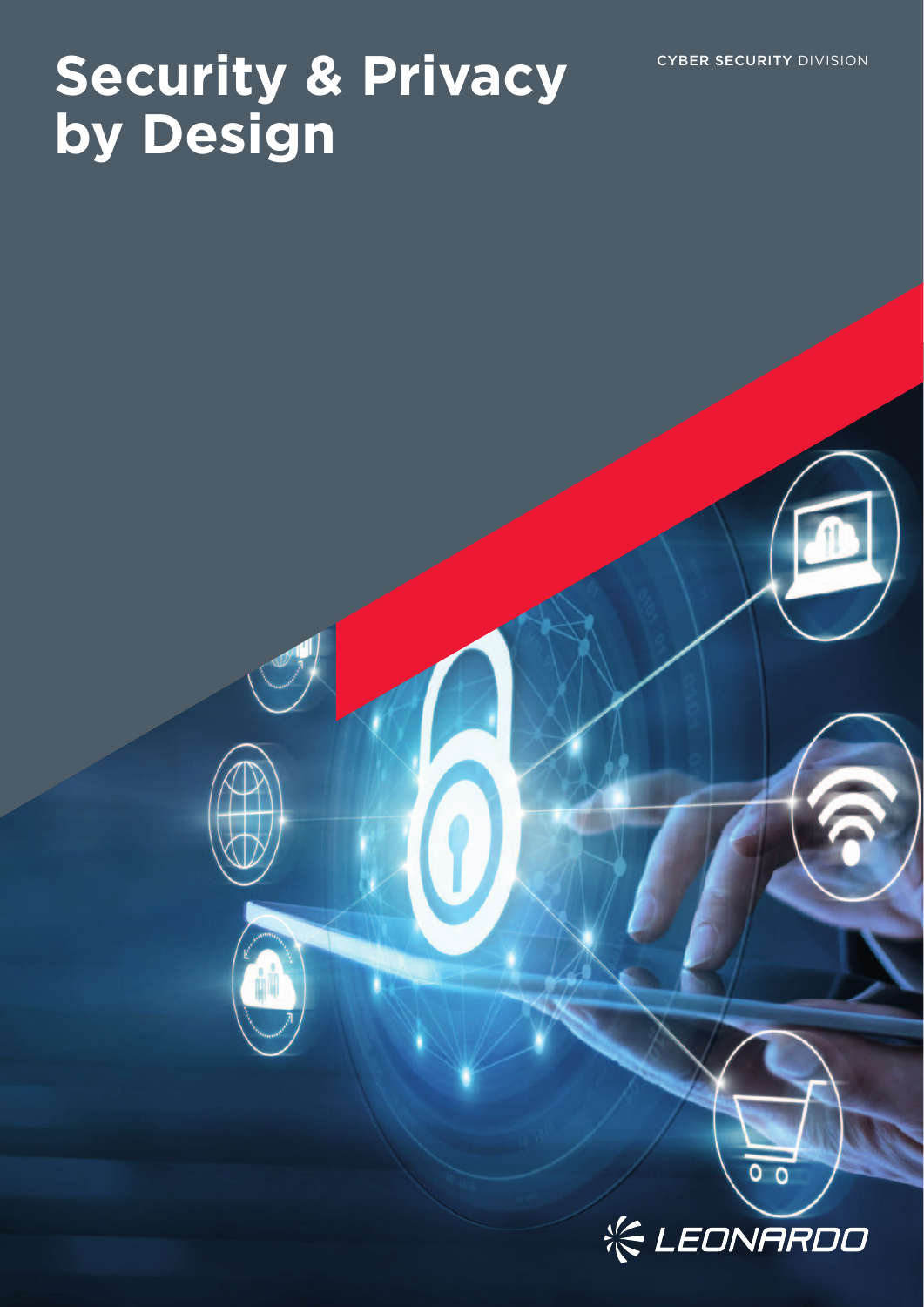

Digitalisation, together with the wider adoption of advanced technologies (mobile, cloud, analytics, social collaboration), useful for communication and continuous exchanges with outside world, considerably increases risks and vulnerabilities for critical and strategic national infrastructures. These circumstances cause security incidents with pervasive and relevant impacts on vital services for social functioning and therefore with unpredictable domino effects.

In a context where cyber attacks, with the specific goal of disrupting services for the citizens, are growing, market analysts and cyber security experts announce that these attacks will be more focused on application vulnerabilities. These trends are determined both by the increasing number of software platforms used to run the core processes of critical service infrastructures and by software quality policies and related investments focused mainly on correcting functional defects and application logic performance rather than realizing design and implementation practices to guarantee code security.

#### **SOFTWARE & APPLICATION SECURITY SUITE**

This idea of software security opens to innovative technological paradigms such as "secure by design software" (software development life cycle including security issues controls and running applications checks) and "privacy-by-design" (the inclusion of privacy starting from business processes design and supporting IT applications).

Software security is thus built on a strategic approach applied to application security that is addressed at the early stages of the software platform development and is integrated throughout the software entire life cycle making it intrinsically secure.

Leonardo new "software and application security suite" provides a framework that enables governments and critical infrastructures to equip themselves with secure digital platforms.

It uses a methodology already tested and a set of professional and application services throughout the software life cycle. The customers are also supported by a team of cyber security and software development experts minimising both economic damages resulting from cyber attacks and reputation related problems associated to potential incidents.

### **LEONARDO METHODOLOGY AND SKILLS**

Leonardo software and application security methodology is focused on the SSDLC model (Secure Software Development Life Cycle) which combines the traditional software development cycle with security services that guarantee the development of secure code, the early detection and resolution of potential security breaches.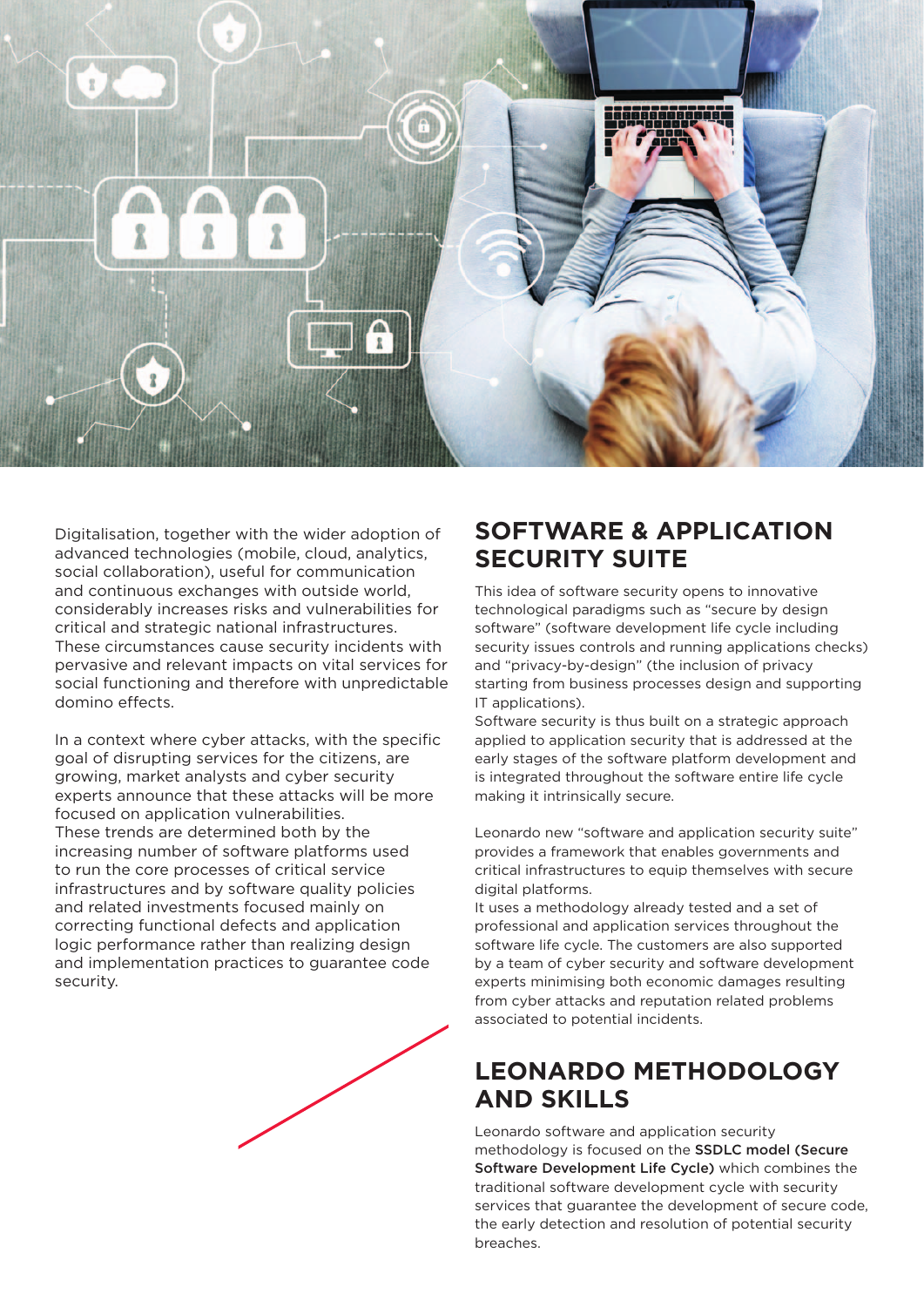These services help to protect applications against data loss and internal or external attacks. Leonardo proprietary methodology guarantees conformity to the fundamental pillars of confidentiality, integrity and availability of data and systems and allows the design, the development and the release of "Secure by Design" software thanks to an approach structured into operational phases and supported by dedicated services.

- 1. Assess security requirements: software requirements analysis, including security and privacy.
- 2. Design & Analyse the threat: software design based on the requirements highlighted in the analysis, cyber threat modeling, countermeasures plan to be adopted and design review.
- 3. Write & test the code: software development through code programming, source code analysis and review.
- 4. Stress the code: test of implemented software and vulnerabilities identification to verify the correspondence to the requirements identified during the analysis phase.
- 5. Fix & release the code: software release after the removal of identified vulnerabilities in the source code and the consequent handover test passing.
- 6. Monitor the security: implemented software checking and vulnerabilities identification to determine the correspondence to the requirements identified during the analysis phase.

Leveraging the experiences gained in systems, services and integrated solutions design and implementation both for the defence sector and for public and private agencies in the civil sector, Leonardo develops secure by design platforms taking advantage of professionals with highly specialised skills being able to identify security issues and vulnerabilities, to define security requirements and to use methodologies, tools and techniques for secure development, analysis and remediation of the source code such as Security Consultants, Ethical Hackers, Security Architects, Web Security Experts and Security Specialists.

## **SERVICES**

Leonardo's software and application security suite includes application, infrastructural and professional services guaranteeing "Secure by Design" design and development, analysis and review, continuous monitoring and data protection for systems and service infrastructures. The suite includes the following services:

- › Secure by Design Development such as Risk Assessment, Vulnerability Assessment, Threat Analysis, Static & Dynamic Analysis, Software Remediation, Patching Update and Security Training. These services are aimed at secure software design through the identification of security requirements, the developing and testing of the code and the releasing of secure software, according to the methodology, the technologies, the skills and the experiences of the software & Application Security Suite.
- › Security Application Analysis, such as Design Review, Penetration Test, are aimed at the analysis of the source code and at the identification of vulnerabilities within applications through the use of static and dynamic analysis techniques, the review of the architecture on the basis of application security requirements and the remediation of the code for existing software.
- › Security Monitoring such as Data Loss/Leak Prevention, Database Security, EndPoint Protection, Web Application Firewall Management, Secure Web Gateway, Advanced Threat Protection, and Real Time Security Monitoring, are aimed at vulnerabilities exposure status control and at the application and infrastructural security status monitoring for data protection from unauthorized access. The suite also implements functionalities for the simulation of attacks, for the access restriction to potentially malicious sites and for preventive checks against data exfiltration/corruption.

## **PRIVACY BY DESIGN**

The inclusion of privacy starting from the software design phase is specifically addressed by a dedicated suite that ensures the compliancy of Public Administrations and Companies with the regulatory requirements of the European regulations on the protection of personal data (GDPR).